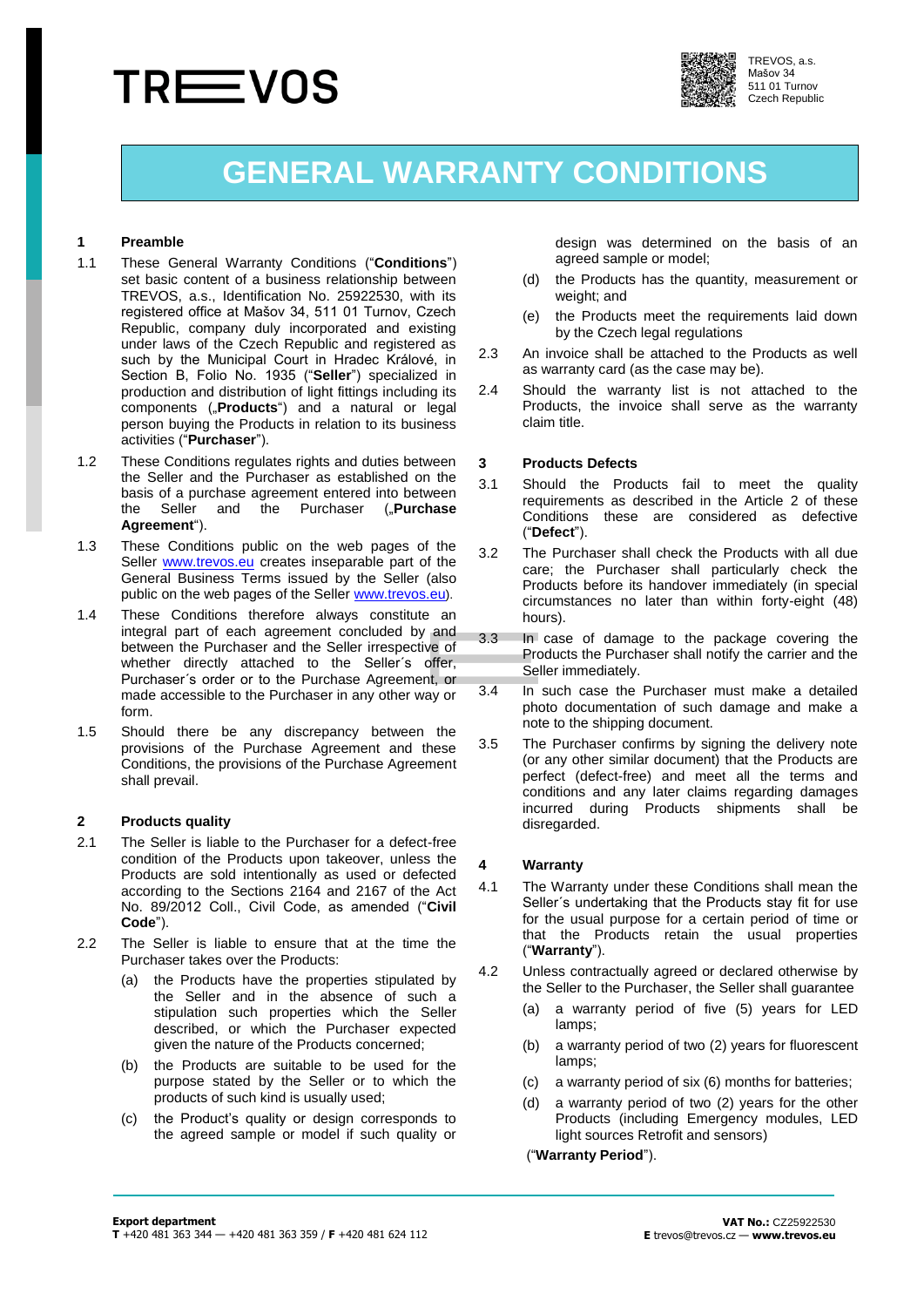- 4.3 The Seller shall provide the Warranty for components of the Products only in case it is contractually agreed or explicitly declared.
- 4.4 The Products are covered by the Warranty upon condition that they were stored, installed and serviced according to the rules of best professional practice, applicable standards and the specifications set forth in the Seller's catalogues and notices.
- 4.5 The Warranty Period shall commence as of:
	- (a) handover of the Products to the Purchaser or to a person authorized by the Purchaser should the Products are not shipped to the Purchaser;
	- (b) handover of the Products to a carrier designated by the Purchaser arranging the transit of the Products for the Purchaser;
	- (c) handover of the Products to the Purchaser or to a person authorized by the Purchaser from a carrier arranging the transit of the Products for the Seller to the destination determined by the Seller.
- 4.6 If the protective seal, information sticker or serial number is damaged, the Purchaser risks that the Warranty claim will be rejected; unless the same have been damaged in the course of ordinary use of the Products in question.
- 4.7 The Warranty further shall not apply to the damage caused by or resulting from the following cases (however, only if such case is not usual and at the same time the activity is not prohibited in the instructions for use) such as:
	- (a) mechanical damage;
	- (b) overvoltage (visibly burnt components or printed circuit boards) with the exemption of common deviations;
	- (c) use of the Products in conditions (temperature, dust, humidity, chemical and mechanical conditions) other than directly stipulated by the Seller;
	- (d) unprofessional installation, use, operation or neglected maintenance;
	- (e) excessive overuse or use contrary to the terms and conditions stipulated in the relevant documents or contrary to the general practice;
	- (f) non-qualified interventions or adjustments of parameters;
	- (g) adjustments of the Products made by other person than the Seller;
	- (h) forces of nature or force majeure;
	- (i) use of incorrect or other than original consumables.
- 4.8 Any rights from the Product´s Defects and / or Warranty shall not be granted to the Purchase if the claim is not lodged immediately after the defect is detected or should be detected within the Purchaser´s due care.

# **5 Products Installation**

5.1 The Seller's obligations under the Warranty are limited to the provision of a correctly installed Products (should the Products are subject of further installation), by the Purchaser whose obligation is to familiarize with instructions for installation, use and maintenance.

- 5.2 The Purchaser is fully responsible for the final inspection of the Product before installation following his obligations regarding Products acceptance and its inspection during unpacking.
- 5.3 When installation is performed by a professional fitter, the fitter undertakes to assume liability for the installation, which they shall perform according to generally accepted practices and in compliance with applicable regulations within the country of installation and the Seller's recommendations and also to provide the Purchaser with instructions for use and for maintenance.
- 5.4 The Seller bears no other liability, either for Product installation or for any other actions performed under the full responsibility of the Purchaser and/or the end consumer.

# **6 Warranty claim**

- 6.1 The Purchaser shall lodge its Warranty / Defect claim using a form attached to these Conditions as Annex No. I ("**Warranty Form**")
	- (d) personally at the Sellers registered seat;
	- (e) in written form sent to the Sellers registered seat along with defected Products;
	- (f) by e-mail message sent to the Seller´s e-mail address stated in the Warranty Form with consequent shipping of defected Products to the Sellers registered seat.
- 6.2 The Purchaser shall describe the defect of the Products in a manner excluding potential confusion with any other defect.
- 6.3 The Products sent to the Seller by the Purchaser within Warranty procedure shall be packed and protected adequately to the nature of the Products in order to prevent the Products against any damage during shipping.
- 6.4 The Seller shall usually resolve the Purchaser´s claim within a thirty (30) days after the claim has been lodged, unless the defect of the Product requires longer period of time for its survey. The Seller shall inform the Purchaser of the result by electronic means (e-mail).
- 6.5 In all cases where claims under it are asserted, the Warranty shall include besides replacement of the Product (or its part) other Purchaser´s claims. The Products or it´s parts replaced free of charge shall be taken back by the Seller and become Seller´s exclusive property.
- 6.6 Should the (rightful) Warranty claim cannot be resolved by a repair, the Seller may provide the Purchaser with similar Product. Should such replacement cannot be realized the Seller shall return the purchase price to the Purchaser in full.
- 6.7 Once the Warranty claim is settled, the Purchaser shall collect the Products without undue delay, however no later than within thirty (30) days after having been informed about the Warranty claim settlement.